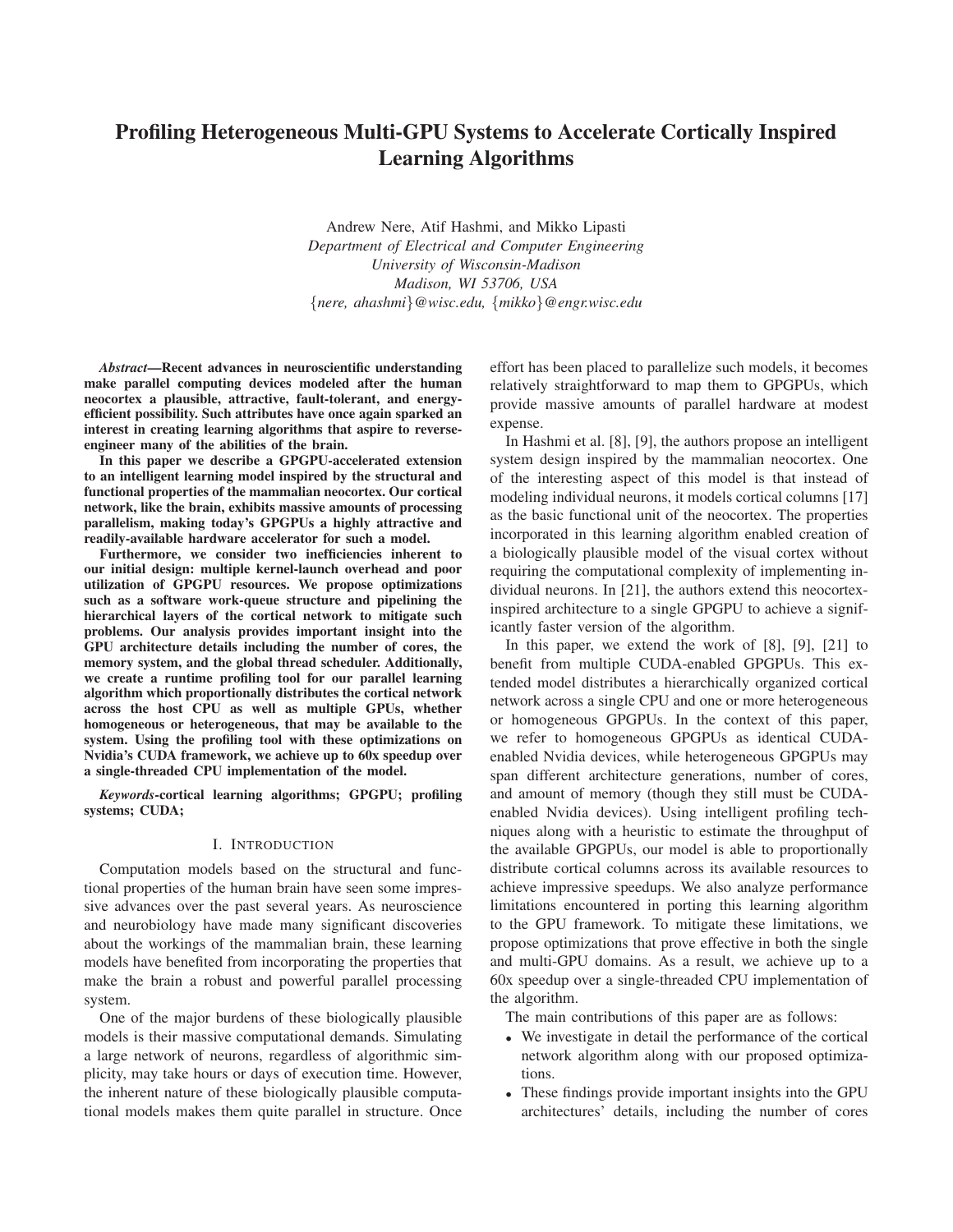available, the memory system, and the global thread scheduler.

• To the best of our knowledge, this is also the first work that effectively demonstrates using a profiling tool to automatically distribute an algorithm proportionally across heterogeneous GPUs and a host CPU.

The rest of this paper is organized as follows: Section II details relevant information regarding the neocortex, and Section III describes the cortical learning algorithm modeled after it. We discuss some related work on creating biologically inspired computing models, as well as their implementations on GPGPUs, in Section IV . Section V describes the methods used to extend our cortical networks to the GPGPU using CUDA and presents some initial performance results. Section VI examines bottlenecks encountered with expanding this cortical architecture to the GPGPU and proposes optimizations we have implemented to mitigate such inefficiencies. In Section VII, we extend our GPGPU implementations to the multi-GPU domain, using online profiling to efficiently distribute a cortical network across multiple heterogeneous or homogeneous GPUs and the host CPU. We examine the results of our optimizations and multi-GPU implementation in Section VIII. Finally, Section IX concludes the paper.

## II. CORTICAL STRUCTURES AND OPERATIONS

The neocortex is the part of the brain that is unique to mammals and is mostly responsible for executive processing skills such as mathematics, music, language, vision, perception, etc. The neocortex comprises around 77% of the entire human brain [32]. For a typical adult, it is estimated the neocortex has around 11.5 billion neurons and 360 trillion synapses, or connections between neurons [27]. Mountcastle [17] was the first to observe the structural uniformity of the neocortex. He proposed that the neocortex is composed of millions of nearly identical functional units [17] which he termed *cortical columns* because of the seemingly columnshaped organizations of neurons exhibiting similar firing patterns for a given stimulus. Hubel et al. [12] and Mountcastle [18] further classified cortical columns into *hypercolumns* and *minicolumns*. Individual hypercolumns are composed of smaller structures called minicolumns which in turn are collections of 80-100 neurons. The minicolumns within a hypercolumn share the same receptive field, meaning the same set of input synapses, and are tightly bound together via short-range inhibitory connections [13]. Using these connections, a minicolumn is able to alter the synaptic weights of the neighboring minicolumns to influence learning, typically to identify unique features stimulating the receptive field of the hypercolumn [13]. Figure 1 shows a typical arrangement of minicolumns within a hypercolumn.



Figure 1. *Right: Biological representation of a hypercolumn, with lateral connections representing local inhibition. Left: Model's representation of a hypercolumn with their corresponding connections and weight vectors* Wi*.*

# III. A BIOLOGICALLY PLAUSIBLE MODEL FOR CORTICAL ARCHITECTURE

In this work, we extend the cortically inspired computational model proposed by Hashmi et al. [8], [9]. The traditional approach of Artificial Neural Networks (ANN) is to seek some inspirations from biology by modeling neurons, though often such designs depart from biological plausibility due to application requirements. On the other hand, the cortical learning algorithm we investigate reverses this priority: biological plausibility is prioritized to retain its capabilities, even if less natural but more application specific methods can more easily achieve the same task. This motivation anticipates that staying close to biology is the key to developing powerful and robust computational models.

Historically, different levels of abstraction have been used in pursuit of modeling intelligent systems. Some of these models attempt to emulate the brain at a very high level based on behavior and Bayesian inference, while the other end of the spectrum models the brain at the level of highly detailed neurons, neural conductances, and ion channels. In this paper, we extend a computational model that is highly motivated by the properties and structure of cortical columns. By using cortical columns as the level of modeling abstraction, our model can avoid the computational complexity of a neuron-level model while remaining grounded in biological realism. Furthermore, in this paper, we mainly discuss our model in the context of visual cortex for two main reasons. First, the visual cortex is a part of the neocortex that has been extensively studied by the neuroscience community. Second, to test our algorithm, we use images of handwritten digits obtained from MNIST database (http://yann.lecun.com/exdb/mnist).

# *A. Input*

In case of the mammalian visual cortex, the responses of retinal cells is transferred to the Lateral Geniculate Nucleus (LGN) cells [15] via nerve paths. LGN cells detect *contrasts*: they react strongly to an illuminated point surrounded by darkness (on-off cells) or conversely to a dark point surrounded by light (off-on cells). These LGN cells are spatially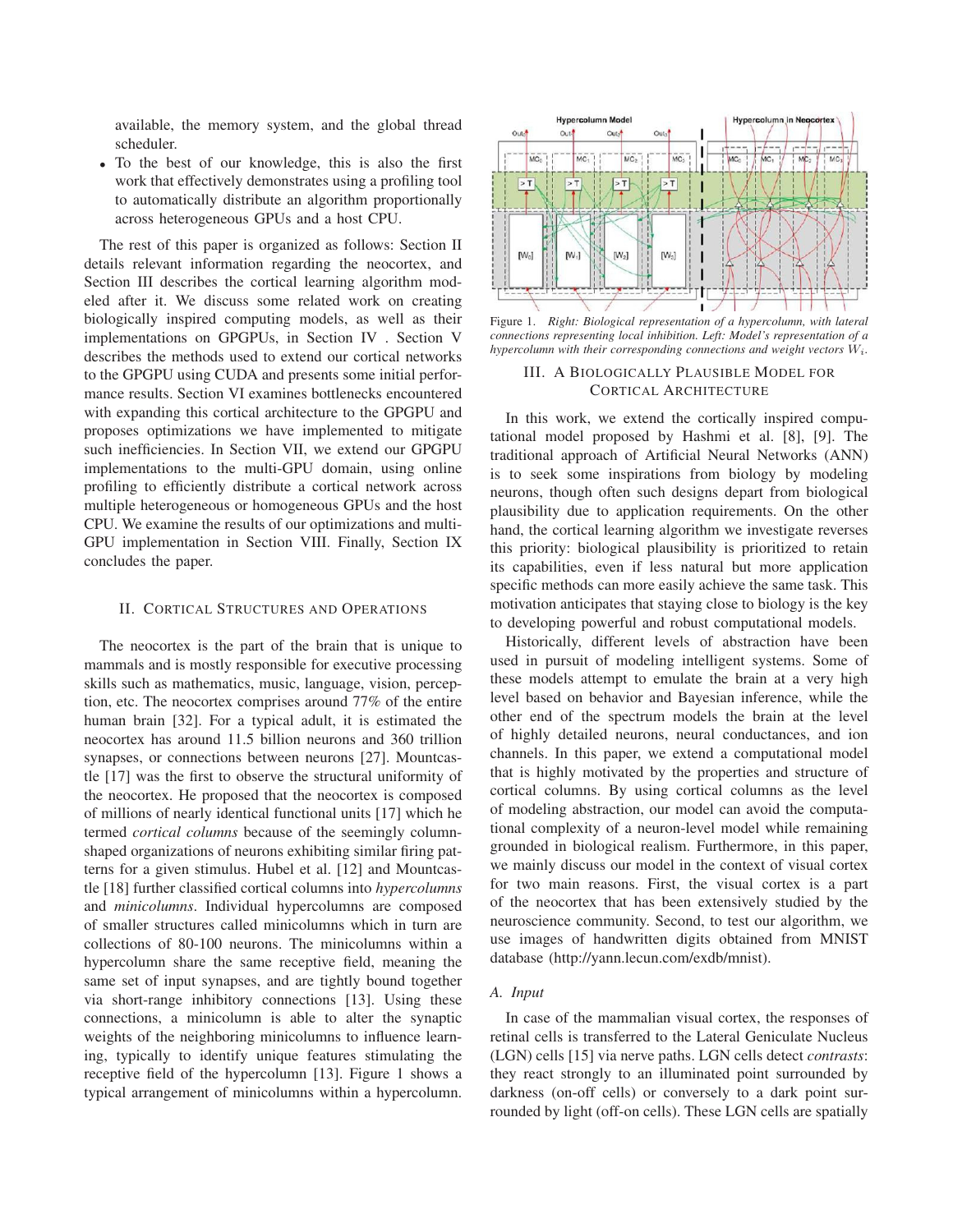distributed with on-off and off-on cells intertwined [26], roughly operating like a pixel sensor. Input images are processed using the LGN transform [26] before they are fed into the actual model. For the model described in this paper, we consider a regular spatial distribution of LGN cells (one on-off and one off-on per pixel), but we have also experimented with more random distributions without noticeable differences. So far, we have found the most important factor is the spatial density of LGN cells with respect to the image resolution.

# *B. Cortical Column Connectivity and Algorithm*

Figure 1 provides an overview of our implementation of a hypercolumn. Within a hypercolumn there are multiple minicolumns that are connected to each other via lateral inhibitory paths. The minicolumns within a hypercolumn are part of a strongly connected competitive learning network. Through the lateral inhibitory connections, the minicolumn with the strongest response inhibits its neighbors from firing for the same input pattern. Over time each of the minicolumns starts to recognize independent features stimulating the receptive field of the hypercolumn. Activity of a minicolumn depends on two factors: its inputs weighted by the corresponding synaptic weights, or a small probability of random activations (refer to Section III-D). Formally, the output of a minicolumn with a synaptic weight vector W in response to an input vector  $x$  is given by the nonlinear activation function describe by Equation 1.

$$
f(x) = \frac{1}{1 + e^{-g(x)}}\tag{1}
$$

$$
g(x) = \Omega(W) \times (\Theta(x, W, \tilde{W}) - T)
$$
 (2)

$$
\tilde{W} = W/\Omega(W) \tag{3}
$$

$$
\Omega(W) = \sum_{i=1}^{N} C_i W_i \tag{4}
$$

$$
C_i = \begin{cases} 1.0, & \text{if } W_i > 0.2 \\ 0.0, & \text{otherwise} \end{cases}
$$
 (5)

$$
\Theta(x, W, \tilde{W}) = \sum_{i=1}^{N} \gamma(x_i, W_i, \tilde{W}_i)
$$
\n(6)

$$
\gamma(x_i, W_i, \tilde{W}_i) = \begin{cases} -2, & \text{if } x_i = 1.0 \text{ and } W_i < 0.5\\ x_i \tilde{W}_i, & \text{otherwise} \end{cases} (7)
$$

 $T$  in Equation 2 determines the tolerance of a minicolumn to noise, set here to 0.95. The weight vector  $W$  is initialized to random values close to 0, suggesting that there is no initial feedforward connectivity within the network. Typical ANN models define the input of the activation function simply as  $\sum x_i W_i$ . However, in our model, Equation 7 can be seen as a reflection of a non-linear activation function. If  $W_i$ corresponding to an active input  $x_i$  is low,  $W_i$  contributes negatively to the input of the activation function. Within the neocortex, these non-linear summation properties have been observed in some dendrites [16]. We empirically observed this non-linearity to be necessary for proper functional behavior of our hypercolumn model.

#### *C. Synaptic Weight Update Rule*

Hebbian learning [3] is a dominant form of learning in large-scale biological neural networks. With Hebbian learning, if one input of a neuron has strong activation, and that neuron itself has a strong output, then the synapse (synaptic weight) corresponding to that input is reinforced. Intuitively, if the input is strong at the same time as the output, it means that input plays a significant role in the output and should be reinforced. According to this definition, the synaptic weight  $W_i$  is increased if the input  $x_i$  to the minicolumn is active (emulating long-term potentiation), or decreased if the input  $x_i$  to the minicolumn is inactive (emulating long-term depression). This weight modification is only applied to active minicolumns  $x_i$  in accordance to Hebbian learning. As a result, at each level, minicolumns will progressively react most strongly to inputs they receive repeatedly, in effect *learning* them. In the visual cortex, these inputs correspond to shapes, which become increasingly more complex in the upper levels.

## *D. Learning Via Random Firing and Repeated Exposure*

Since all minicolumns in a hypercolumn share the same receptive field, the main distinction among these minicolumns rests in their connectivity. Connectivity can be modeled through the value of synaptic weights (as a 0 weight synapse is equivalent to no connection). Initially, there is no specific connectivity among hypercolumns as all the synaptic weighs are initialized to random values that are very close to 0.

We propose that random firing behavior of minicolumns results in establishing initial connectivity between hypercolumns. At each time step, each minicolumn has a small probability to become active, even if its inputs do not justify it. When the random firing coincides with a stable input activation, the synaptic weights corresponding to that activation are reinforced. Thus, over time, connectivity between hypercolumns is established. Instead of having predefined connections between various minicolumns, in our model connectivity is steered by the input patterns stimulating the hierarchical network. The random firing of a minicolumn stops when it has been continuously active for a significant period of time. We empirically observed that this random firing allows a great variety of learnable features to emerge, but stopping random firing is necessary to stabilize columns which have converged.

The biological origins of random firing and the fact it stops after repeated activity are based on several observations. Neurons receive synaptic inputs from all types of connections: forward, lateral, feedback. As long as the forward synapses are weak, the combination of these inputs creates a *synaptic noise*, akin to random firing. When the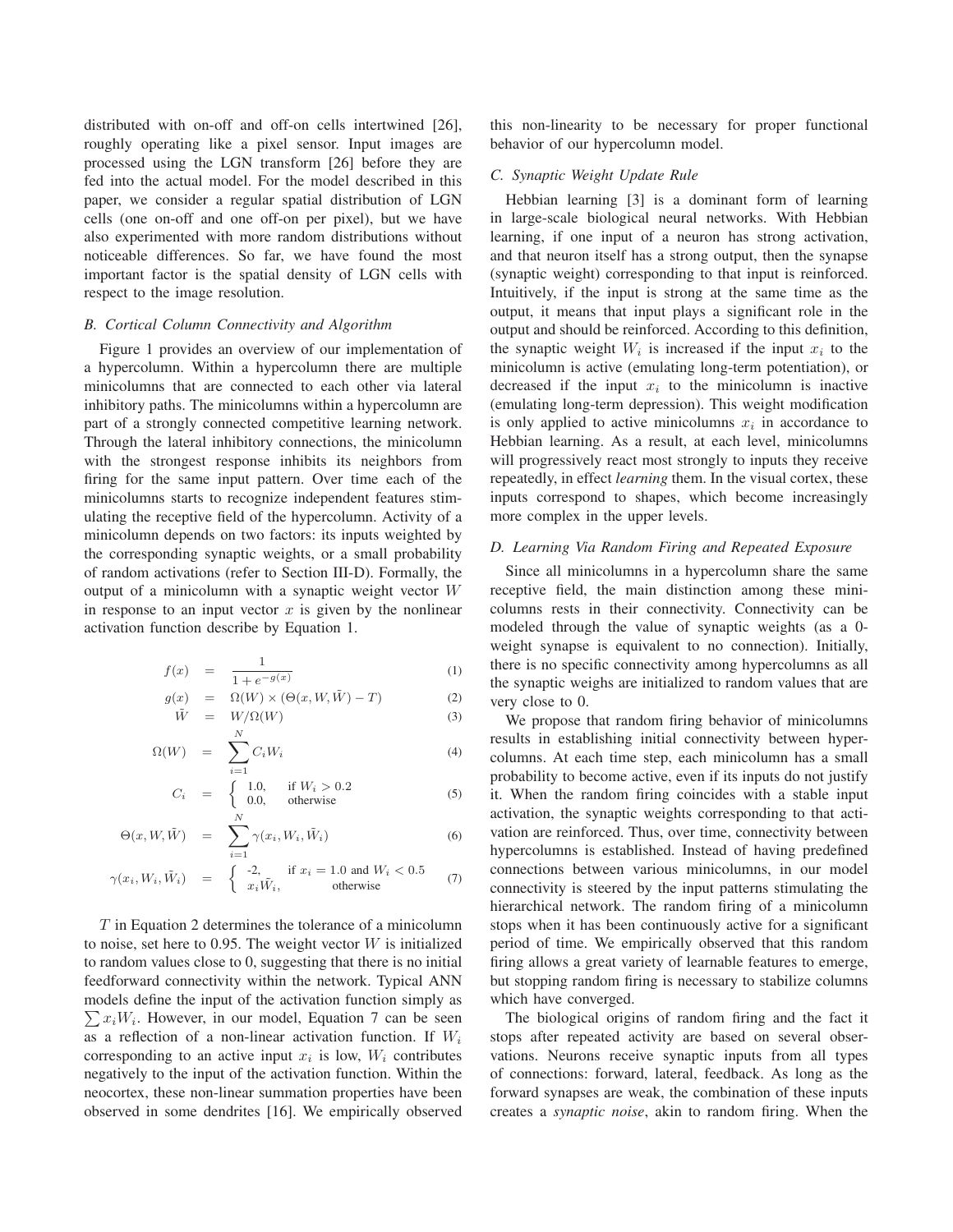forward connections become strong, because the neuron has *learned* a feature, they become dominant and the neuron output is no longer affected by the remaining synaptic noise [6]. As a result, the random activity caused by synaptic noise no longer has a significant impact.

# *E. Cortical Column Hierarchy*

Another unique feature of the neocortex is its ability to accomplish complex tasks using parallel hierarchical processing. The most studied and well understood of these hierarchies is the visual cortex, though these hierarchies are believed to exist for other major parts of the brain such as the auditory cortex and motor control cortex. In case of the visual cortex, at the lowest level (V1), minicolumns learn to identify edges of different orientation. Thereafter, subsequent levels learn to recognize more complex shapes (V2, V4), while upper level of the hierarchy (IT) ultimately recognizes the object under focus [7].

Our cortical network model also uses a hierarchical design to accomplish complex tasks. Figure 2 shows an example of a three level hierarchical cortical network. In the bottom level, each of the hypercolumns has a distinct receptive field shared by each of its internal minicolumns. The output of this hypercolumn feeds forward its input to the next level of the hierarchy, which in turn is structured similarly. Within the hierarchy, each of the higher level hypercolumns receives its inputs from the activations of the lower hypercolumns. The minicolumns in the top level hypercolumn train themselves to identify the entire complex input.

For this paper, we consider visual images as the inputs to the cortical network. The scale and configuration of the hierarchy depend on the resolution and number of unique inputs. Figure 3 shows a typical visual recognition task we have used for training and testing our cortical networks.

Finally, Figure 2 also shows that feedback paths from higher levels of the cortical network to lower ones. These feedback paths play an important role in the recognition of noisy and distorted data by propagating contextual information from the upper levels of a hierarchy to the lower levels. Using these feedback paths, an invariant representation can be stored in the cortex rather than all the variations of a particular stimulus, reducing unnecessary redundancy and making the overall system more robust. These feedback paths are known to exist in biological neural networks for the reasons listed above [31]; we are currently working to extend our model to incorporate their functionality. However, in this paper we consider and model the feedforward paths only, which are capable of many unsupervised learning tasks.

# IV. RELATED WORK

A wide range of research over the past decades has been conducted with the goals of creating an intelligent processing system modeled after the brain. Some models closely related to our cortical algorithm are ANNs and, more





Figure 3. *Left: A sample of a visual recognition task, digits from the MNIST database. Right: Other example handwritten digits (lower resolution).*

recently, deep unsupervised learning algorithms and the hierarchical temporal memory (HTM) model. Even though these models claim to be biologically plausible, their learning and connectivity rules are quite far from the biological example.

Multilayer ANNs have historically been a very popular learning model based on the properties of a neuron. However, traditional ANNs are trained for classification tasks via back-propagation; that is, the correct classification of an object is known and the weights in each layer are adjusted based on this label to minimize the classification error [28]. This form of learning is known as supervised learning. In biology, it is much more likely that learning is accomplished via unsupervised or semi-supervised learning. In unsupervised learning, labels are not provided, but classification is achieved entirely through similarity of features. In semisupervised learning, only a few of the many objects have labels, and classification is based on similarity to the labeled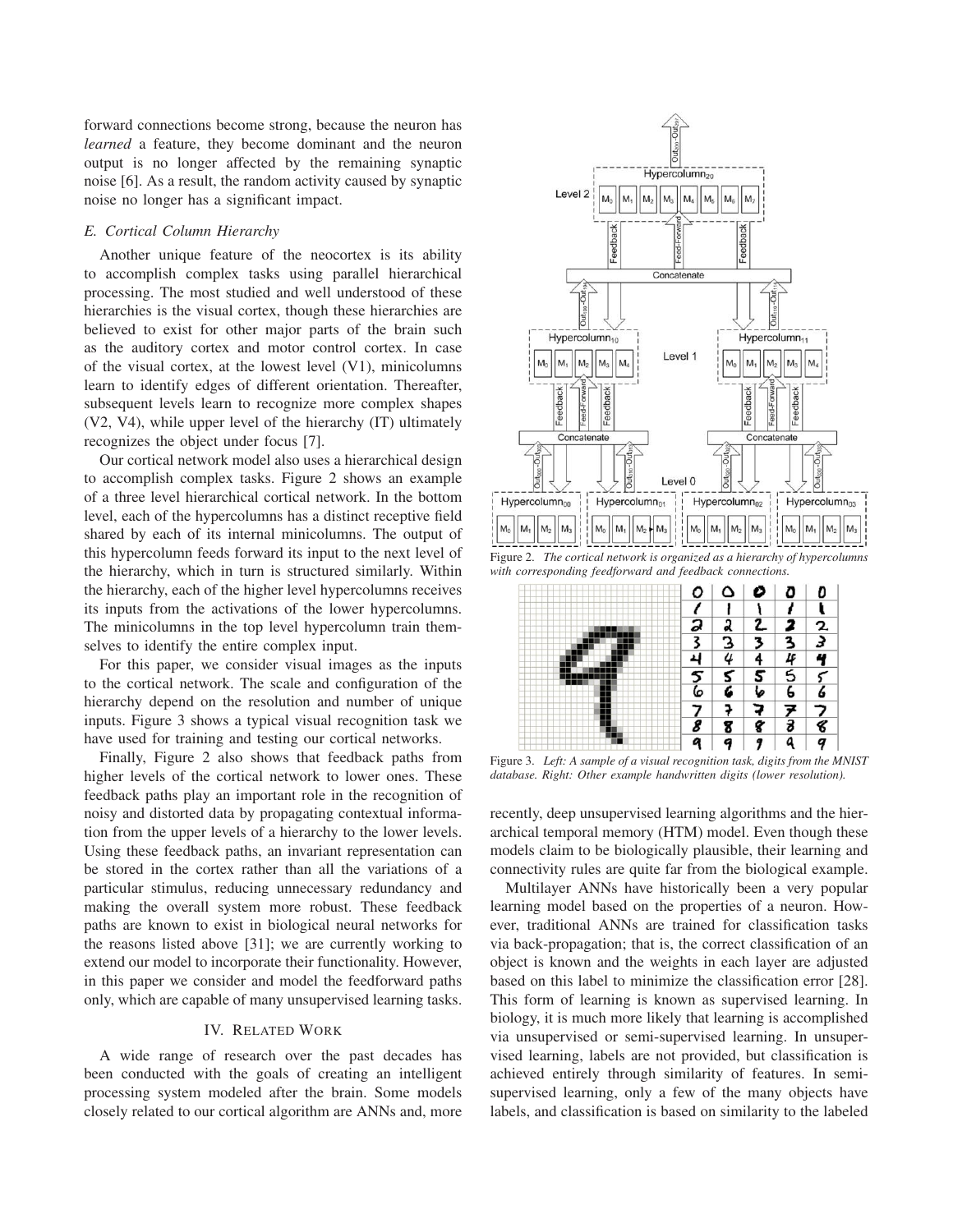objects [28].

These traditional perceptron-based ANNs have even been ported to the GPU with some success [2], [14]. Other learning algorithms have had similar success achieving significant speedups using GPGPUs. Nages et al. [19], [20] have simulated thousands of spiking neurons on the GPU, taking advantage of such optimizations as memory coalescing and achieving up to a 26x speedup. Finally, Raina et al. [24] have implemented deep unsupervised learning algorithms on a GPU with 5-15x speedups. The cortical network algorithm we consider here is able to learn features from its dataset in an entirely unsupervised fashion. We also consider that the cortical algorithm is able to learn unique features in a distributed manor without requiring the computational complexity of a spiking neural network. Furthermore, in the future this model may be extended to include semisupervised learning rules that can make learning more robust and generalizable, yet still maintain biological plausibility.

Rice et al. [25] have proposed a neocortex-inspired cognitive model on the Cray XD1 supercomputer. The HTM, based on a hierarchical Bayesian network model proposed in [11], uses advanced software and reconfigurable hardware implementations to scale a model based on the human visual cortex to interesting problems. Like ourselves, Rice et al. [25] take advantage of a massive amount of inherent parallelism in a model based on the neocortex. However, as described above, our implementation of a neocortex-inspired model does not use Bayesian inference. Furthermore, we have opted to use commodity GPGPUs instead of a supercomputer and FPGAs to effectively scale our model.

Finally, profiling based runtime systems as StarPU [1] and Harmony [5] have been proposed to take advantage of heterogeneous system architectures. Such models have shown successful scaling on multicore systems equipped with a GPGPU or other hardware accelerators. However, to the best our our knowledge, such profiling based work distribution models have published work utilizing single GPGPU systems.

## V. CORTICAL NETWORKS ON CUDA

While it may be possible to eventually create neuromorphic hardware designs which more closely resemble the physical structures of the brain, we have spent considerable time investigating currently available hardware architectures that are a good match for our existing software model. The goal of the cortical network algorithm is to design intelligent systems that are good at performing tasks such as playing a board game, speech to text translation, or recognizing handwritten characters. However, many of such tasks depend on real time performance. A major feature of these models is that, like the brain, a large amount of parallelism is inherent to the design of the structure. This extractable parallelism makes the GPGPU an attractive hardware architecture for the cortical network algorithm. Particularly, Nvidia's CUDA framework is a viable option that allows programmers to take advantage of massive amounts of parallel processing units on a commercially available GPU.

## *A. The CUDA Framework*

The CUDA programming framework has gained considerable favor due to its relative ease of programmability. Using a modest set of extensions to the C programming language, programmers can port their serial programs to parallel ones without any graphics knowledge. The CUDA programming model is built around several layers of components which the programmer can explicitly configure. The CUDA-thread is the basic unit of execution, and these threads are organized into thread-blocks, or Cooperative Thread-Arrays (CTAs). Within a CTA, threads can communicate and share local data via a fast-access shared memory space.

CUDA-enabled GPUs contain a number of Streaming-Multiprocessors (SMs) on which each CTA executes. Each SM contains shared memory space, which acts as a fast access user managed cache. Previous generations of GPU hardware (G80 and GT200 architectures) include 16KB of shared memory per SM which is shared among 8 shader cores. GPUs based on the newer Fermi architecture include 64KB of combined shared memory and L1 cache. The Fermi architecture gives the programmer the freedom to allocate 16KB or 48KB as shared memory space (with the leftover allocated as an L1 cache) [23]. Several other changes were made with the Fermi architecture, including expanding the number of cores per SM to 32 and adding a 768KB L2 cache shared by all SMs. For both architectures, the threads are grouped into Warps, which are 32 (in current hardware) consecutive threads that will always execute together.

Current and previous generation CUDA enabled devices are capable of executing between 1 and 8 CTAs concurrently on each SM depending on a number of factors, including the number of threads scheduled per CTA, the number of registers used per thread, and the amount of shared-memory used by each CTA [23]. These factors are affected both by the CUDA compiler as well as how the programmer has optimized and organized their code. CUDA applications can be optimized by loading often accessed variables into the shared memory space, taking advantage of a readonly texture caches, minimizing synchronization and thread divergence, and optimizing global memory accesses with memory coalescing [29].

## *B. Implementing the Cortical Hierarchy on CUDA*

Like the cortical network described in this paper, the components of the CUDA framework also are arranged hierarchically. The cortical network has minicolumns, hypercolumns, and hierarchical networks of hypercolumns, whereas CUDA has threads, CTAs, and groups of CTAs known as grids or kernels. Fitting the cortical network to the CUDA software model is achieved by mapping the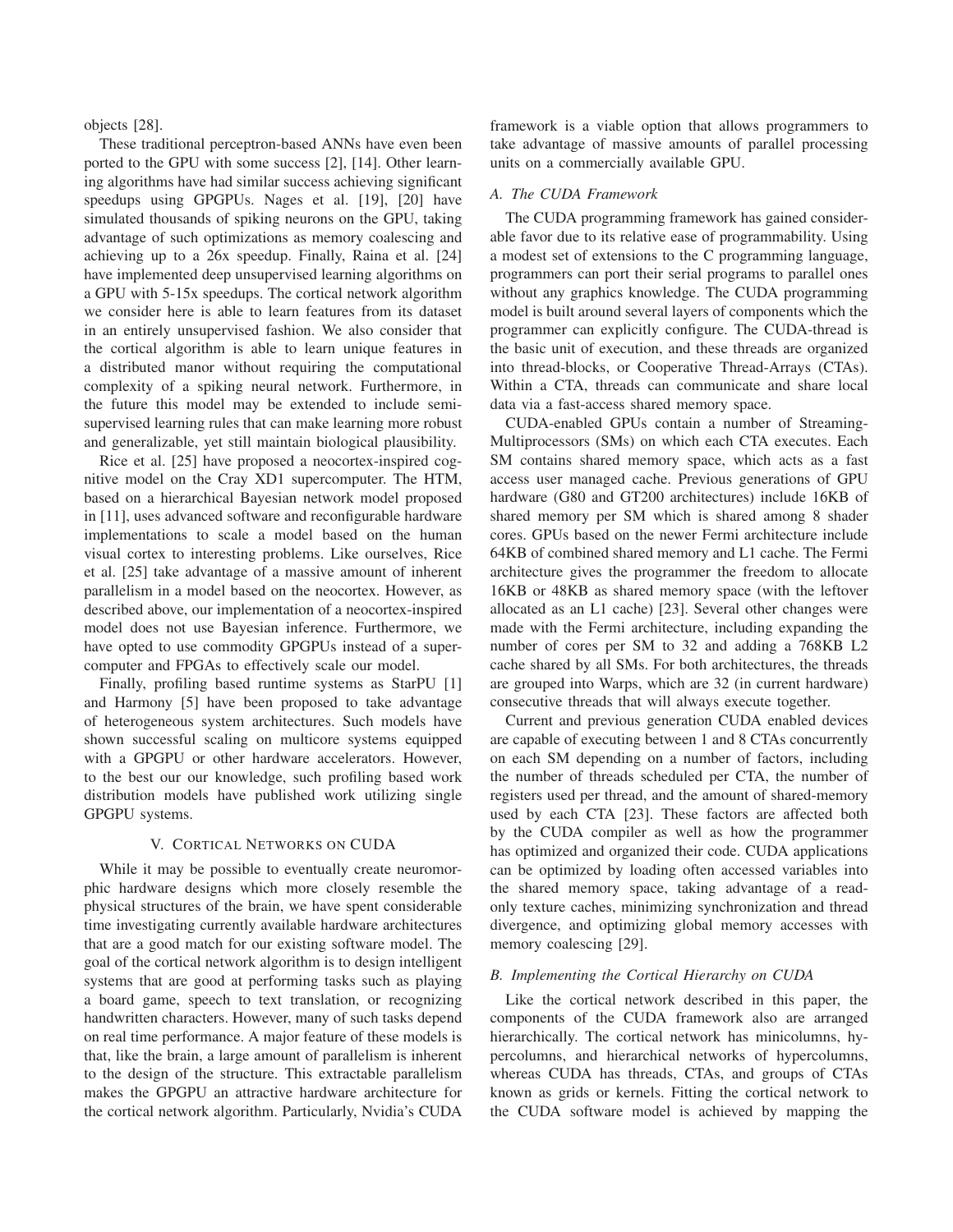

Figure 4. *Top: Naively, each minicolumn's weight vector can be allocated in a single vector. Bottom: By allocating a minicolumn's weights in a column, accesses can be coalesced.*

different levels of components between the two. In our implementation, each minicolumn is mapped to a CUDAthread and each hypercolumn to a CTA. This is a good fit because in CUDA, the basic building block for a unit of work is the CTA, and in the cortical network the basic building block is the hypercolumn. Using the local shared memory space, we are able to model the fast short-range lateral connections that connect the minicolumns within a hypercolumn. For a hypercolumn to learn more distinct features from a set of inputs, the number of minicolumns can be increased. For example, if we want each hypercolumn to learn 128 unique features, 128 minicolumns must exist in each hypercolumn (or 128 threads per CTA).

We optimize our cortical network algorithm in several ways by understanding the underlying architecture of the CUDA GPU. First of all, as mentioned in Section III, minicolumns attempt to inhibit their neighbors after performing a winner-take-all competition. Given the combination of random firing, initial randomized weights, and partial weight matches, our learning algorithm favors the minicolumn with the strongest response. Using the shared memory space, all the minicolumns with firing activations compete in a reduction-like nature to determine the maximum response to the input. Naively, each minicolumn could compare its activation response to that of its neighbors to determine the minicolumn with the highest activation, which would take  $O(n)$  time. However, we optimize this competition and communication by using a reduction-like method in the shared memory space to determine the winning response. For N minicolumns, N/2 determine the highest activation between two minicolumns. Next, N/4 minicolumns determine the highest activation between two winning minicolumns, and so on, until a highest activation is determined. As a result, the winning response can be determined in *O*(log*n*) very quickly in shared memory.

Another method in which we tune the cortical algorithm specifically for CUDA is optimizing access to the minicolumns' weights in global memory. Since each minicolumn has a floating point weight vector the size of its receptive field (or number of inputs), it is not realistic to store the synaptic weights in the shared memory, but rather, optimize their accesses from global memory. To do so, the synaptic weights of the minicolumns within a hypercolumn are striped across separate 128-byte segments in global memory, as seen in the bottom of Figure 4. The first benefit is such an organization *coalesces* memory accesses - that is, a Warp of 32 threads can issue a 128-byte memory transaction of memory in a single cycle. If each thread accessed its weights from different 128-byte segment of memory, each access would issue a separate 128-byte memory transaction. Since all threads need the same weight  $W_i$  at any given time, coalescing allows reading or writing 32 synaptic weights to the global memory space with one memory transaction. In primary experiments, coalescing these weights contributed over a 2x speedup for the entire application when compared to a non-coalesced version of the cortical network. The second benefit is that, by considering the learning algorithm, we know that any input activation value less than 1.0 will not affect the minicolumn's activation (see Equation 7), nor will it update the corresponding synaptic weights to that input. As such, minicolumns can iterate through their inputs in parallel, and for every input activation that is less than 1.0, the entire group of minicolumns can skip reading the synaptic weights out of global memory (see Figure 4).

Considering the hierarchical structure of the cortical network, we realize the inputs of the upper levels depend on the outputs from the lower levels through a producer-consumer relationship. For producer-consumer data dependencies such as these, the typical solution is to execute the structure as separate CUDA-kernels [4]; that is, simply execute one level of the hierarchy on the GPU, return control to the CPU, and launch the next level of the hierarchy. Section VI will detail some of the inefficiencies we discovered using this approach, as well as some solutions we have explored to mitigate them.

# *C. Experimental Setup*

We compare the performance of our parallelized CUDA implementation of the cortical network algorithm with the original single-threaded C++ implementation of the algorithm. The single-threaded implementation was run on an Intel Core i7 @ 2.67 GHz with 12GB of RAM, while the CUDA implementations were executed on a GT200 architecture GeForce GTX 280 and Fermi architecture C2050 (more details in Table I). Kernels were compiled with CUDA 3.1 as both compute capability<sup>1</sup> 1.1 (GTX 280) and 2.0 (C2050) with the host GPU determining the binary to run on the appropriate GPU [23]. While the GTX 280 is compute capability 1.3, we do not explicit utilize any of the additional features and found better performance when compiled as

<sup>1</sup>Nvidia GPUs have different compute capabilities, which, to the programmer, more or less translates to the extra set of features, such as atomic memory or thread-fence operations.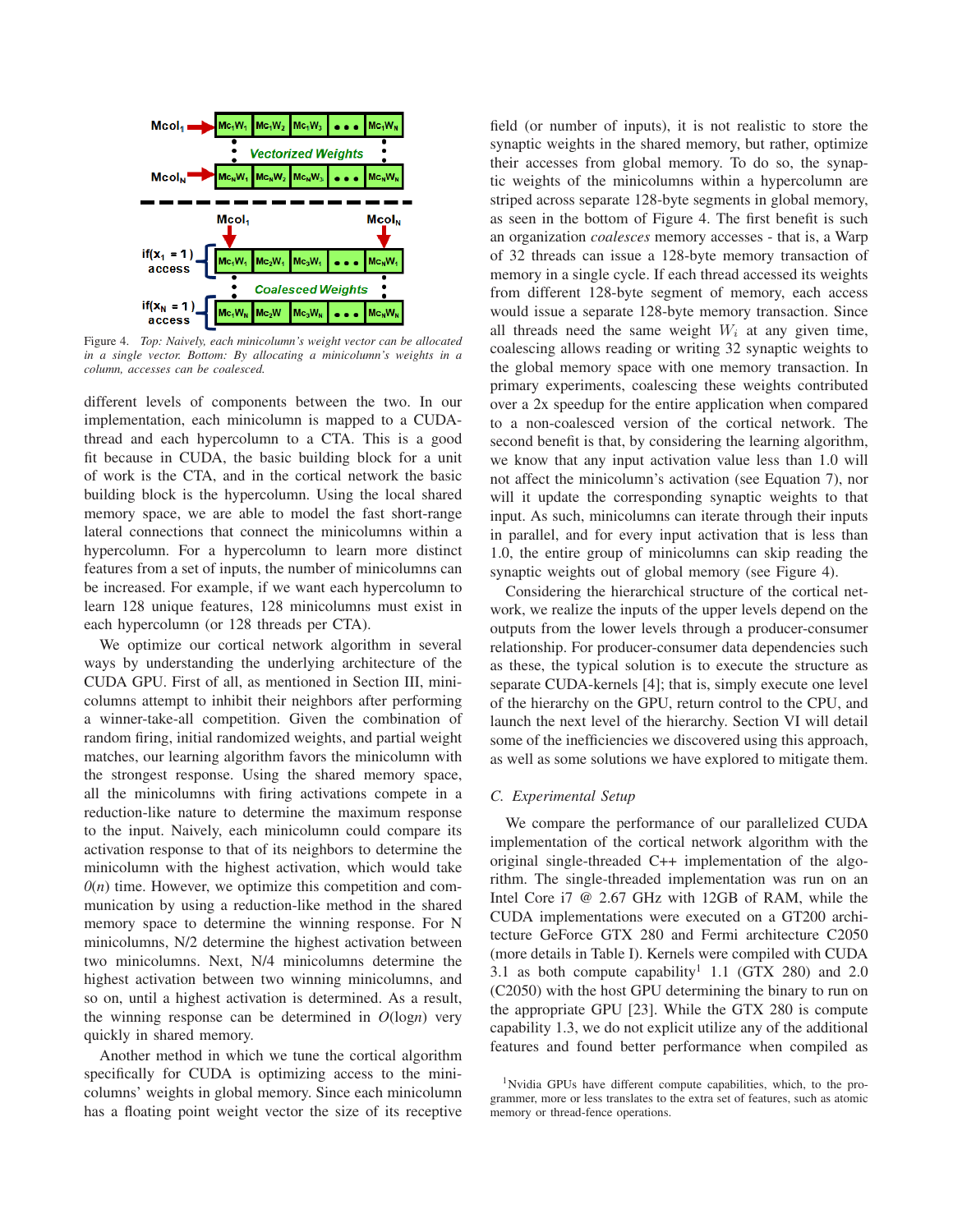|                        | <b>GPU</b>        | <b>SMs</b> | Cores | Freq (GHz) | <b>SMem (Bytes)</b> | <b>SMem/CTA</b> (Bytes) | <b>CTAs/SM</b> | <b>Occupancy</b> |
|------------------------|-------------------|------------|-------|------------|---------------------|-------------------------|----------------|------------------|
| 32 Minicolumns         | GTX 280           | 30         | 240   | .49        | 16384               | 1136                    |                | 25%              |
| 32 Minicolumns         | C2050             | 14         | 448   | .15        | 49152               | 1136                    |                | 17%              |
| 128 Minicolumns        | GTX 280           | 30         | 240   | .49        | 16384               | 4208                    |                | 38%              |
| <b>128 Minicolumns</b> | C <sub>2050</sub> | 14         | 448   | .15        | 49152               | 4208                    |                | 67%              |

Table I *Configurations of hypercolumns and their resulting occupancy on the GPU.*



Figure 5. *Speedups of various cortical networks over the single-threaded CPU implementation.*

compute capability 1.1. To measure performance, we examined the execution time for two configurations of cortical networks. The first configuration allocated 32-minicolumns per hypercolumn (32 threads per CTA) with each minicolumn having a receptive field size of 64 inputs (since the network was configured as a binary converging structure). The second configuration allocated 128-minicolumns per hypercolumn. Though there is an increased amount of parallelism by having more minicolumns per hypercolumn, there is also an increase in the memory usage for this configuration, as each minicolumn now has 256 synaptic weights. We chose to examine 32-thread and 128-thread implementations simply to examine a couple different configurations of the cortical network algorithm. In biology, hypercolumns typically contain dozens to hundreds of minicolumns as well [17]. In future work, we anticipate the number of minicolumns will be determined by the application or the specific area of the neocortex being modeled. We have also previously investigated using runtime profiling techniques to dynamically reconfigure the number of minicolumns in the cortical network after long-term training epochs [10], though this work focuses on the scalability of two different static configurations. Table I details the resulting occupancy of both GPUs for the configurations we tested, obtained by using the CUDA Occupancy Calculator tool [23]. Occupancy is determined by considering the number of threads per CTA, the number of registers per thread, and the total shared memory used by the CTA.

## *D. Results of CUDA vs. Serial Implementation*

Figure 5 shows the performance speedups of the CUDA implementation for a range of different scale networks. For the 32-minicolumn configuration, we see the maximum achieved speedups are 14x and 19x for the C2050 and the GTX 280 GPUs respectively. Initially, these results seem counterintuitive, since the C2050 has nearly twice as many cores as the GTX 280. However, consulting Table I, we first notice that the CUDA Occupancy Calculator estimates that only 17% of the C2050 will be occupied given the specified CTA configuration, while the GTX 280 achieves 25% occupancy. Furthermore, we note that the maximum number of CTAs/SM is bounded by the CUDA compiler to 8 CTAs/SM [23]. Considering that the GTX 280 has 30 SMs, the total number of "live" threads at any given moment is 8192 (32 threads \* 8 CTAs \* 30 SMs). While the C2050 has a larger number of total cores, it has fewer SMs and is still constrained by the 8 CTA/SM limit. Therefore, the total number of "live" threads on the GPU at any given point is 3584 (32 threads \* 8 CTAs \* 14 SMs). As such, the restriction of 8 concurrent CTAs/SM seems to limit the C2050 in this configuration, and having a larger number of total cores provides no additional performance benefit. Given these considerations, it is reasonable to believe that the configuration of 32-minicolumns (threads) is likely to be memory latency bound, and neither GPU has enough live threads to adequately hide the memory latency (though, the affect seems to be worse for the C2050).

For the 128-minicolumn configuration, the speedups achieved are 33x and 23x for the C2050 and GTX 280 respectively. We note here that this configuration has quadrupled both the number of minicolumns, but also the total number of synaptic weights that each minicolumn must store. Therefore, the GTX 280 is only able to store the state of 4K hypercolumns and the C2050 can store 8K hypercolumns. While it is possible to stream each hypercolumn's weights in and out of the GPU to allow simulation of larger scale cortical networks, the overall performance would degrade, and we were interested in testing the achievable performance of a cortical network that could stay resident on the GPU. Here, we note that the C2050 performs better, as the GPU occupancy has increased to 67%, as compared to 38% on the GTX 280. Furthermore, we see that the amount of shared memory required by each CTA has quadrupled (see Table I). The GTX 280, with 16KB of total shared memory, can now only support 3 CTAs/SM concurrently,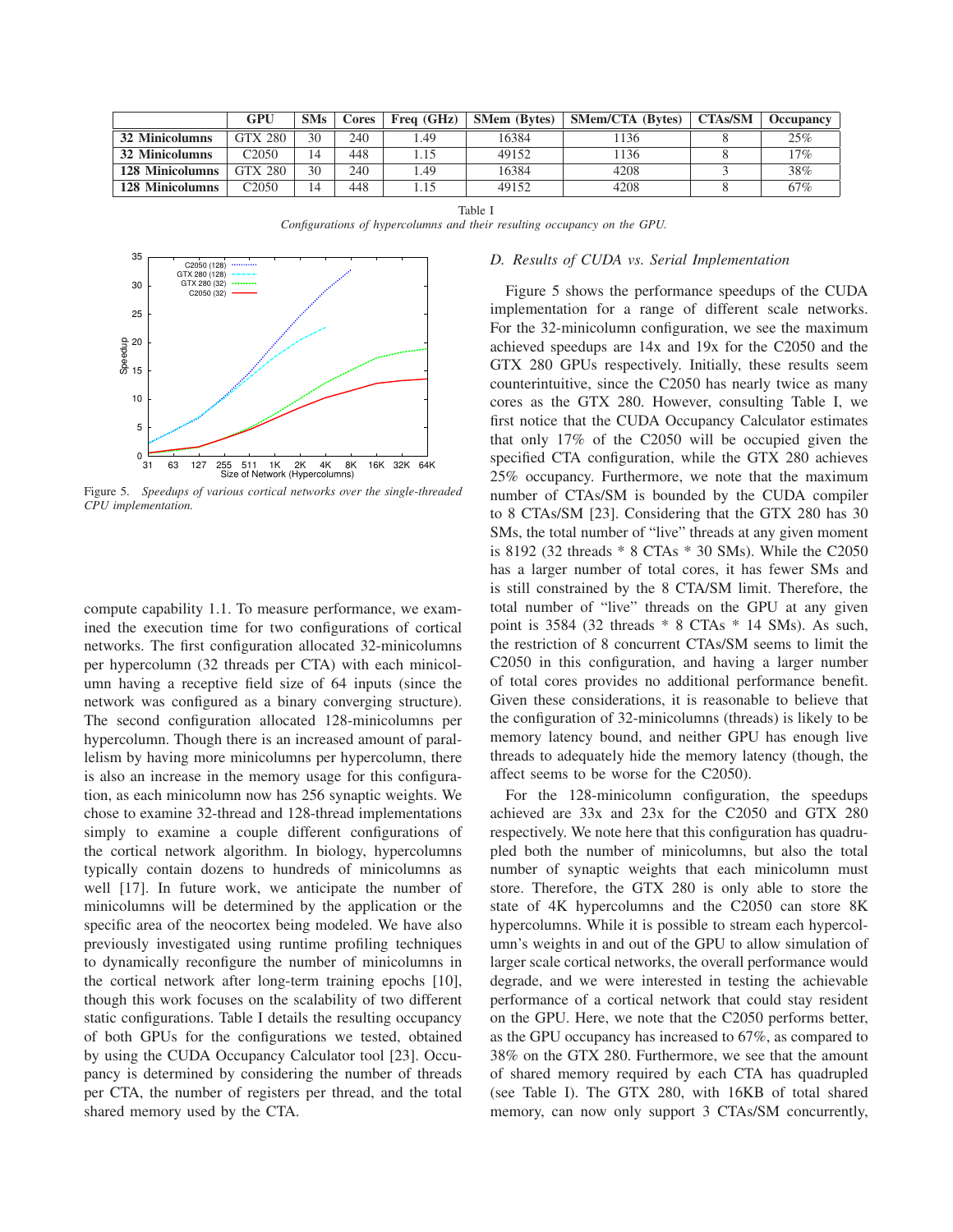while the C2050, with 48KB of allocated memory, has no problem supporting 8 CTAs/SM. There also are more threads available to hide memory latencies, so an increased number of processing cores helps performance. However, we do see when compared to the 32-minicolumn configuration, clearly both GPUs benefit significantly from having a larger number of threads to hide memory latency.

While we have not implemented a multithreaded cortical network for the CPU, we believe our CUDA parallelized implementation of the algorithm will still show a significant speedup. If we utilize SSE instructions using 128-bit registers, we can potentially execute the dot-product calculations 4x faster, though this is only a portion of the total execution time for the hypercolumn. Furthermore, if we parallelize the C++ model we can also potentially gain a 4x speedup by distributing the cortical network across the four cores of the CPU. However, even if we consider this overhead-free perfectly optimized CPU model, our CUDA implementation still exhibits up to an 8x speedup.

# VI. IMPROVING PERFORMANCE THROUGH OPTIMIZING CORTICAL NETWORK EXECUTION

While it is clear from the speedups obtained in the previous section that our neocortex-inspired model ports well to the CUDA framework, we also make some observations on a couple of inefficiencies in our implementation. When applications have producer-consumer data dependencies, the typical solution is to separate these dependencies with multiple CUDA-kernel launches. This lock-step method, similar in nature to Bulk Synchronous Processing [33], uses the end of one CUDA-kernel and the beginning of the next as a type of implicit global barrier. However, this solution for structures like the cortical network hierarchy results two problems: the overhead from multiple kernel launches and poor GPU resource utilization. We examine these inefficiencies in more detail, as well as two solutions we have implemented to mitigate them.

# *A. Difficulties Executing Hierarchical Objects on CUDA*

The first inefficiency we consider is that, by using multiple kernel launches to maintain an order between the cortical layers of the network, the overhead of transferring control between the GPU and CPU is incurred multiple times. Figure 6 shows the percent of execution time spent on additional kernel launch overhead for the 128-minicolumn configured networks on both the GTX 280 and C2050. We can see that 1-2.5% of the total execution time for a hierarchy is spent on the additional kernel launch overhead, with smaller cortical networks suffering from larger overhead. For the 32-minicolumn configuration, we observed 1-4% of total execution time spent on this overhead on both GPUs. While such a small portion of the overall execution time may not seem unreasonable, we note that this is is purely synchronization overhead, and optimally we would like to eliminate such overhead entirely.

The second inefficiency we observe is poor resource utilization on the GPGPU. While the cortical networks we have simulated have a large amount of inherent parallelism at the lowest levels, this parallelism diminishes for the upper levels of the network. The cortical network algorithm learns the features of the input in a hierarchically distributed manor; lower levels have a limited receptive field and process simpler features, while upper levels concatenate and combine these features - and ultimately, learn full objects or scenes. However, it is this convergent property of the cortical network that reduces the available parallelism. Using a single kernel launch per level means that the upper layers of the network, with very few CTAs, will under-utilize available resources on the GPGPU. Figure 7 shows the level-bylevel breakdown of speedups for a 10-level cortical network hierarchy. At the lowest level, 512 CTAs can be executed in parallel, but at the top level of the hierarchy, only a single CTA is executed. In fact, for both GPUs, when there are 4 or less hypercolumns in a layer, the serial implementation on the host CPU outperforms the CUDA implementation. Clearly the majority of the performance benefit is gained when there is much work to do; in our case, when there are many hypercolumns that can evaluate in parallel.

#### *B. Pipelining to Increase Resource Utilization*

From Figure 7, we are able to see how the hierarchical design of our cortical architecture results in poor utilization of the GPGPU's resources for the upper levels. We see that for the lower levels of the hierarchy we are able to extract a large amount of parallelism, 37x and 44x for the GTX 280 and C2050 GPUs respectively. However, since upper levels of the hierarchy have fewer hypercolumns to evaluate, it is often the case we have less work than actual resources. When this point is reached, the benefit of using the GPGPU quickly tapers off. Ideally, we want to maximize hardware utilization by concurrently executing all hypercolumns across all levels of the cortical architecture, but we are unable to do so due to aforementioned data dependencies between levels.

Our solution is to pipeline the propagation of activations between subsequent layers of the cortical network. In the pipelining optimization, a single kernel-launch executes all hypercolumns in the hierarchy, and a double buffer between hierarchy levels guarantees that producer-consumer relationships are enforced. Figure 8 shows a simple example of pipelining between two stages of a cortical architecture hierarchy. On the first kernel launch, the activations from the lower level hypercolumns will be placed in Buffer-0 (solid red arrows). On the same kernel launch, the hypercolumns in the upper level will read their synaptic inputs from Buffer-1 (solid red arrows). On the next kernel launch, the lower level hypercolumns will write to Buffer-1 and the upper level will read from Buffer-0 (dashed green arrows).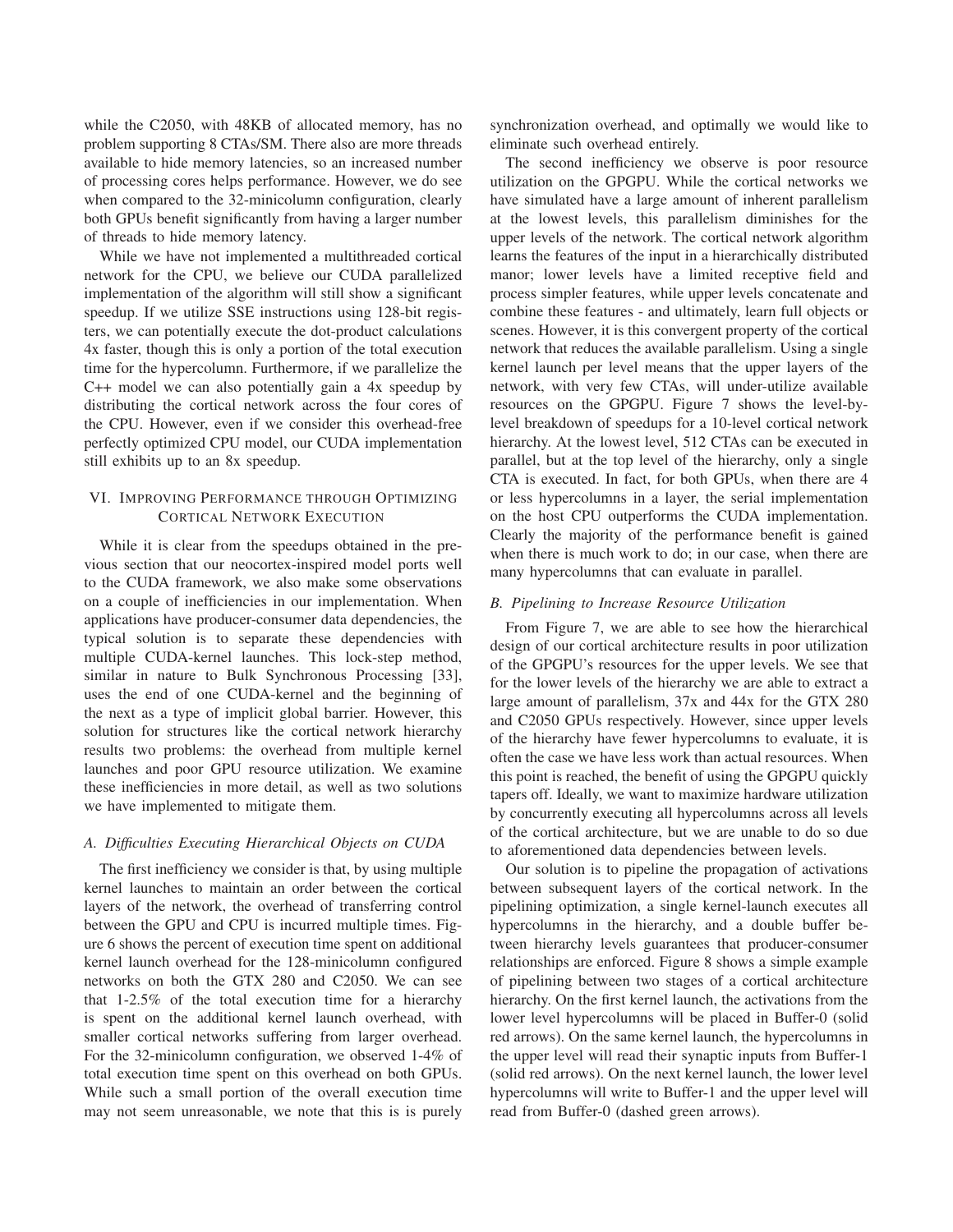

Figure 6. *Overhead of the additional kernel launches needed for different scale cortical networks (128-minicolumn configuration).*

While this method better utilizes the GPU resources and also improves training throughput, it should be noted that it still takes multiple kernel launches for any particular bottom level activation to fully propagate to the top of the hierarchy. However, considering that it can take from dozens to thousands of training iterations of an object for the network to converge (depending on learning rates, amount of training data, etc.), clearly this pipelining can speed up the training phase. Another disadvantage of this implementation is that the amount of global memory dedicated to input/output activations doubles.

#### *C. Kernel Fusion Using a Queue*

Ideally we would like to be able to execute the entire cortical architecture on the GPU concurrently, reducing the overhead to a single kernel launch. However, a limitation of the CUDA architecture is that there is no guarantee as to the order in which CTAs are scheduled or finish on the SMs [23]. For a hierarchical data structure like the cortical network, this means there is no easy way to guarantee that lower level hypercolumns will produce their output activations before the upper level hypercolumns are scheduled and executed.

Since we cannot control how CUDA schedules CTAs, we instead create a software work-queue to explicitly orchestrate the order in which hypercolumns are executed. The work-queue is managed directly in the GPU's global memory space, as in Figure 9. This work-queue method operates as follows: First, a single CUDA-kernel is launched with only as many CTAs as can concurrently fit across all of the SMs in the GPGPU, as determined by the Occupancy calculator (Figure 9 shows 2 concurrent CTAs per SM). Next, each CTA uses an atomic primitive to gain a unique index into the work-queue (solid blue arrows 'A' and 'C'). The work-queue contains each hypercolumn's ID in the cortical network and is organized to execute hypercolumns in order from the bottom of the hierarchy to the top. If all input



Figure 7. *Level-by-level speedups for a cortical network of 1023 hypercolumns. The lowest level of the cortical network is on the left.*

activations are available, the hypercolumn can calculate its output activations (in Figure 9,  $HC_0$ 's inputs are ready, while  $HC_9$  must wait for its inputs to be produced by  $HC_0$ ). Once a hypercolumn has calculated its output activations, they are written back to the global memory. Afterwards, CUDA's thread-fence function is used to guarantee that prior writes are visible to all other threads, and the hypercolumn atomically increments a flag to indicate to its parent hypercolumn that all activation outputs are available. The dashed red arrow (B) in the figure depicts how  $HC_0$  indicates to  $HC<sub>9</sub>$  that all input activations are available via atomic increment of the flag. Finally, the CTA atomically indexes again into the work-queue to execute another hypercolumn until the work-queue is empty.

One should note that this optimization makes a couple assumptions about the underlying hardware of the CUDA enable GPGPU. First, the number of CTAs launched for the work-queue method relies on information from the CUDA Occupancy Calculator tool, which considers how many CTAs will concurrently reside on each SM, given the number of threads, register count, and amount of shared memory. Here, we make the assumption that each SM will concurrently schedule this number of CTAs, and it will not be the case that the global CTA scheduler queues up all CTAs for execution on a single SM That is, if there are 8 SMs available, and we determine that each SM can concurrently support two CTAs, we take for granted that launching a kernel with 16 CTAs will schedule two per SM, rather than queueing all 16 for execution on a single SM. In practice, this has been quite effective for our application purposes as will be highlighted in the results section, though it should be noted that CUDA makes no definitive claims about how CTAs are scheduled. In fact, some on-GPU barrier synchronization techniques share the same ideas and assumptions of our work-queue optimization, and have been used to facilitate CTA to CTA communication without returning to the host CPU for synchronization [34]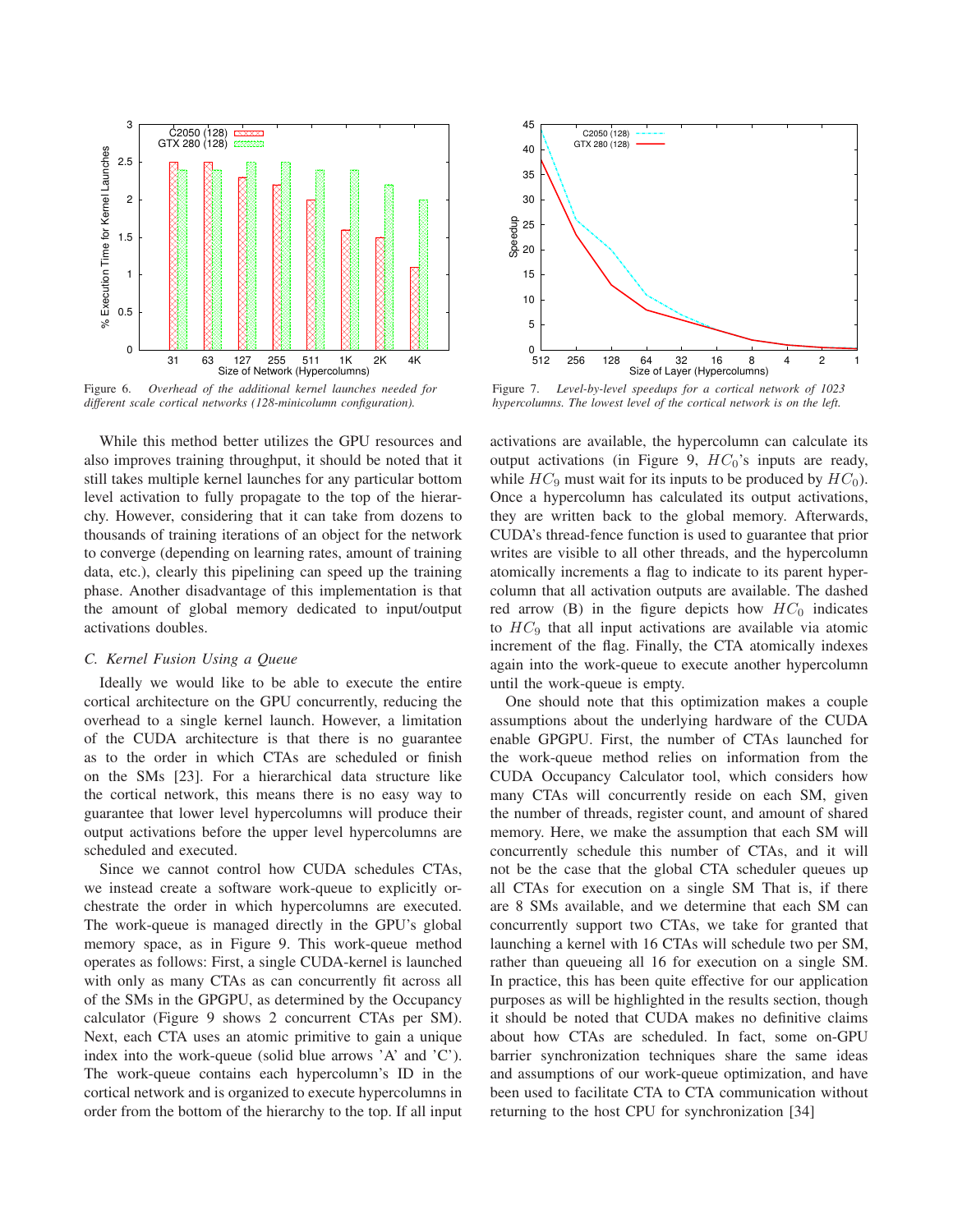

Figure 8. *Separate buffers are read-from and written-to between levels on a particular kernel launch.*

This work-queue method is quite successful because many of the hypercolumns have no direct interaction with each other. Typically the child nodes have already written their activations to global memory before a parent hypercolumn is scheduled. Only at the uppermost hypercolumns in the network will one CTA need to spin-wait, as a parent and child hypercolumn may now be concurrently scheduled. However, to reduce the amount of time spent waiting for these dependencies, the hypercolumn will write activations to the global memory as soon as they have been calculated, as seen in Algorithm 1. In the CUDA code, each hypercolumn first loads all the necessary state variables into the shared memory space. If its input activations are ready, each thread computes the output activation level for a minicolumn within the hypercolumn. After synchronizing the threads via the the  $\equiv$  synchthreads() API call, the minicolumns compete in a winner-take-all to determine which has the maximum response to the current inputs. Since these activations will propagate to the next level, the \_threadfence() API call is used to guarantee that all prior writes are visible to all other threads, after which the hypercolumn can indicate to its parent that the activations are available. Afterwards, the hypercolumn can now perform local updates on its synaptic weights, write state variables back to the global memory, and pop the next hypercolumn from the work-queue. The major benefit of this code organization is that even when parent/child hypercolumns are scheduled at the same time on the GPU, their executions can partially overlap.

The work-queue optimization allows the execution of an entire cortical network from a single kernel launch and better utilizes the GPU resources. Furthermore, the memory overhead to maintain the work-queue is much smaller than the double-buffer used by the pipelining optimization. The major hindrance of the work-queue is that it depends on slow atomic operations to the global memory for proper synchronization. Another benefit of the work-queue optimization is that hypercolumns can be dynamically rescheduled and re-evaluated without needing another kernel launch. While the role of top-down feedback connections has not been considered for this work, in the future we anticipate their



Figure 9. *Software work-queue implementation.*

role to heavily influence the success of our model. As such, top-down and bottom-up activations may require several iterations before convergence, and the work-queue optimization fits nicely with such behavior. Under the context of strong feedback activations, a higher level hypercolumn could simply reschedule lower level hypercolumns to reevaluate in the context of top-down processing information.

| <b>Algorithm 1</b> Pseudocode for Cortical Algorithm with Work-Queue. |
|-----------------------------------------------------------------------|
| if $tid == 0$ then                                                    |
| $q \leftarrow WorkQueue[atomicInc(qHead)]$ //pop first item           |
| end if                                                                |
| while $q \neq empty$ do                                               |
| $s\_stateVars \leftarrow g\_stateVars$ //load some state variables    |
| if $tid == 0$ then                                                    |
| while $myFlag \neq ready$ do                                          |
| //spin-wait for ready                                                 |
| end while                                                             |
| $s\_activeInputStream \leftarrow q\_activeInputStream$ //load inputs  |
| end if                                                                |
| symcthreads()                                                         |
| s activation [tid] $\leftarrow$ compute Activation()                  |
| $-symcthreads()$                                                      |
| $s\_activation[tid] \leftarrow computeWTA()$                          |
| $g\_activation \leftarrow s\_activation[tid]$                         |
| <b>threadfence</b> () //flush activations to memory                   |
| if $tid == 0$ then                                                    |
| atomicInc(parentFlag)                                                 |
| end if                                                                |
| updateSynapticWts() //perform local updates                           |
| $q\_state \leftarrow s\_state$                                        |
| if $tid == 0$ then                                                    |
| $q \leftarrow WorkQueue[atomicInc(qHead)]$ //pop first item           |
| end if                                                                |
| end while                                                             |

#### VII. UTILIZING MULTIPLE HETEROGENEOUS GPUS

In the previous sections, we have clearly shown the performance benefit of implementing the cortical learning algorithm on a GPGPU. However, systems today may have multiple GPGPUs at their disposal. We describe an online profiling tool which proportionally allocates a given cortical network across the host CPU and one or more homogeneous or heterogeneous GPUs.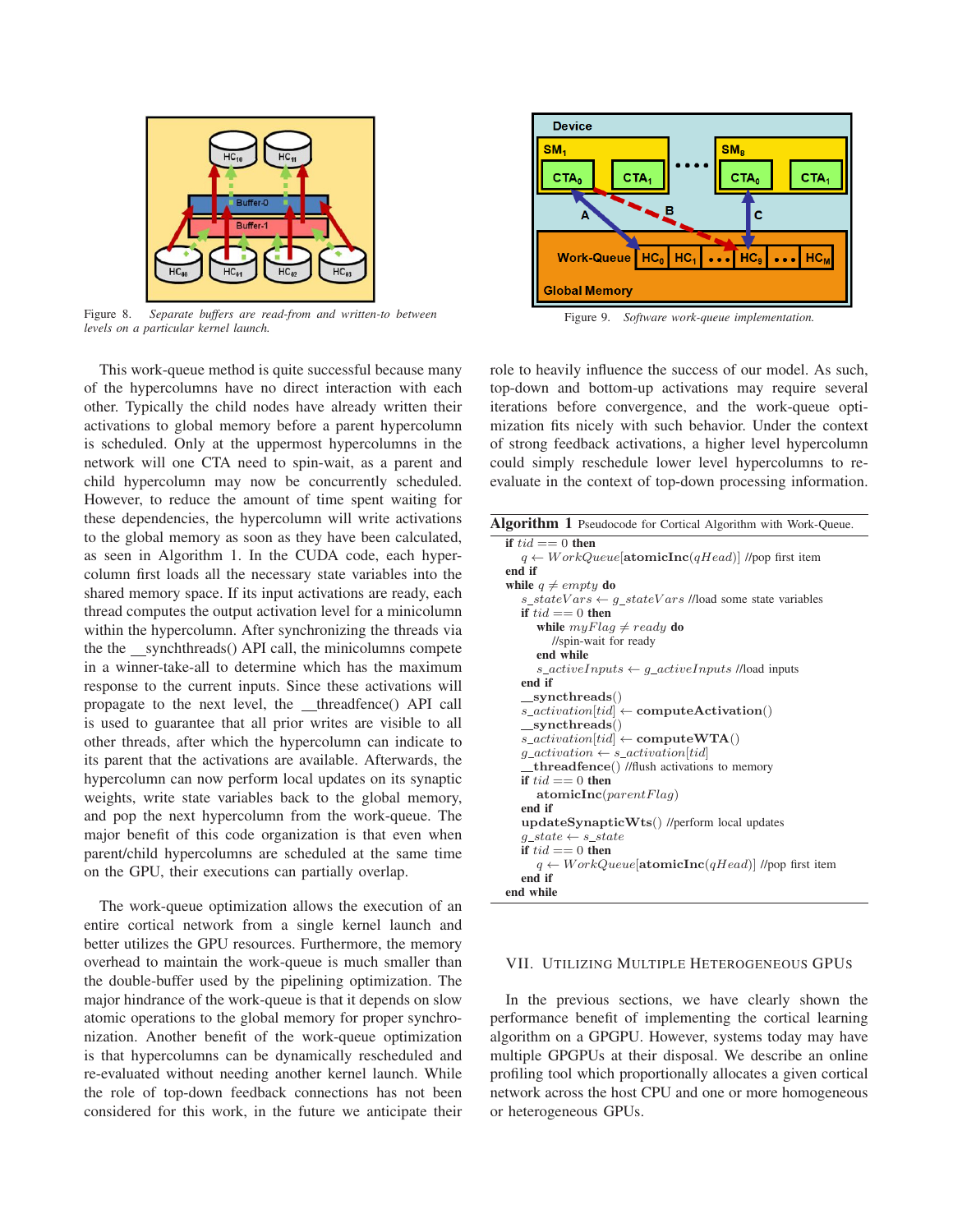

Figure 10. *Naively, the easiest method to split a cortical network across a system of host CPU and multiple GPUs would be to divide it evenly.*

#### *A. Partitioning Cortical Networks Between CPU and GPU*

As seen in the preliminary results of Section V, cortical network layers with many parallel hypercolumns benefit from GPU execution, while layers with few hypercolumns result in a performance degradation. To combat this performance hindrance, we have designed an online cortical network profiler to determine the point which the algorithm will gain a performance benefit from execution on the GPGPU and where it is better suited for the host CPU. From our experimentation, this point is typically the top few layers of a cortical network hierarchy not utilizing the optimizations outlined in Section VI. When a network is allocated, our online profiler creates a sample cortical cortical network on both the GPU and the host CPU. Each network is executed in a level by level fashion (from the top down), collecting execution time information to determine the point at which the GPU is able to actually execute faster than the host CPU. This profiling also takes into account the PCIe transfer time it takes to communicate activation outputs between the portion of the cortical network resident on the GPU and CPU. After profiling, the actual cortical hierarchy is allocated proportionally between the CPU and GPU.

#### *B. Partitioning Across Heterogeneous GPUs*

Since a system may be made up of heterogeneous GPUs, our online profiling tool determines the relative performance between the GPUs available as well. As seen in Figure 5, one configuration of our cortical network exhibited better performance on the GTX 280 GPU, while the other was better on the C2050 GPU. While the simplest solution would be to simply partition the network equally across the available GPUs (see Figure 10), a number of factors would affect the actual execution of each partition. GPUs may have a different number of SMs, clock speeds, or additional features such as a cache hierarchy.

Considering these factors, the goal should then be to proportionally allocate the network across the GPUs so that they are all active the same amount of time, improving throughput and minimizing the synchronization time between GPUs. To do so, again the profiler executes a sample



Figure 11. *The online optimizer tool finds the relative performance of a cortical network on the host CPU and one or more heterogeneous GPUs, then proportionally allocates the network to maximize performance.*

cortical network on the GPUs available. Afterwards, the profiling tool allocates and initializes proportional amounts of the network across the GPUs, depending on their relative performance.

In multi-GPU systems, profiling is performed first among the available GPUs. The best performing GPU is then profiled against the host CPU to determine the number of upper levels that will execute on the CPU. Figure 11 shows an example of how the profiler may distribute the network across the available hardware resources. In its current implementation, the profiler attempts to minimize communication between GPUs. As a result, the first point at which GPU to GPU communication takes place, the best performing GPU will execute the higher layers of the cortical network until control is passed on to the host CPU.

Prior work has shown that analytic models can predict application performance accurately enough to effectively distribute work across multiple GPGPUs [30] without profiling. However, for our cortical networks, profiling imposes only a minor runtime overhead; does not require careful selection of representative inputs since performance is insensitive to input values; and enables accurate predictions across heterogeneous computer resources (CPU and multiple generations of GPGPUs) for network configurations that can be either compute bound or memory latency bound, depending on platform. Hence, it is an appropriate and attractive approach for our environment. While an analytic approach appears promising and could be applicable here, we opted to rely on profiling in our initial implementation and leave investigation of analytic performance models to future work.

#### *C. Using Optimizations on Multi-GPU*

We also extended the pipelining and work-queue optimizations to the multi-GPU domain. Since both of these optimizations attempt to "flatten" the cortical network hierarchy for parallel execution, it is no longer necessary to execute upper levels of the cortical network on the host CPU. From experimentation, it was found that the additional complexity of applying these optimizations in conjunction with CPU-GPGPU partitioning was not justified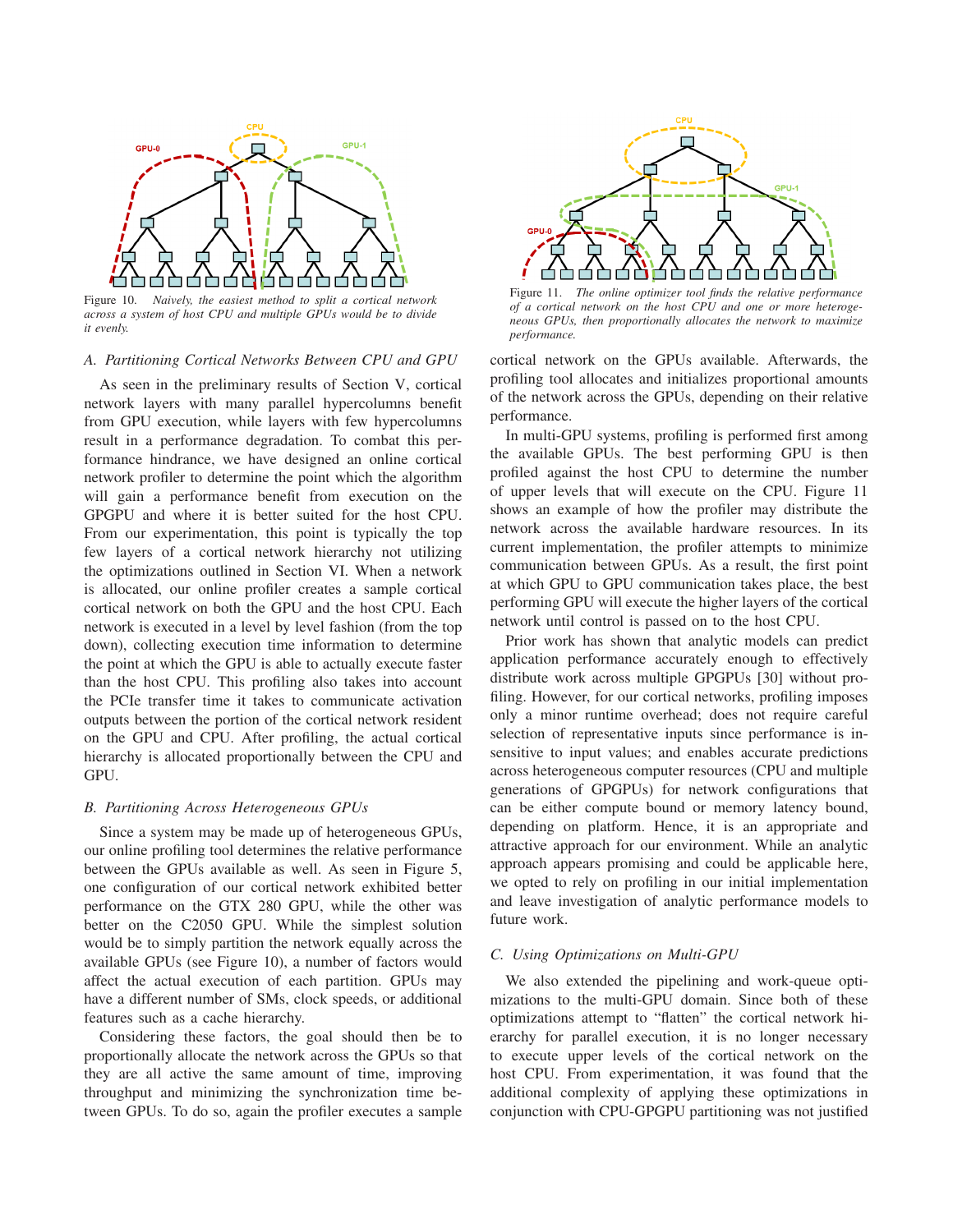by an improvement in performance. Rather, the profiler partitions the network only across the available GPGPUs. Again, at the first point where communication is required to propagate activations between GPUs, the dominant GPU simply takes over to execute the upper levels of the network. The pipelining implementation required no additional complexity here. For simplicity, an additional work-queue is allocated by the profiling tool for the upper levels of the distributed cortical network. Once each GPU has finished executing their proportional work-queue enabled cortical network segments, their input activations are transferred to this final work-queue which executes the top most portion of the cortical network.

## VIII. ONLINE PROFILER AND OPTIMIZATION RESULTS

In the following section, we examine the performance results of the various optimizations and profiling techniques described earlier. We examine the performance on a system with two heterogeneous GPUs, and a system with four homogeneous GPUs.

# *A. Experimental Setup for Optimizations*

Two systems were used in the following experiments. The first system had an Intel Core i7 @ 2.67 GHz with 12GB of RAM, a GTX 280 with 1GB of on board memory, and a Fermi C2050 with 3GB of on board memory. Each GPGPU was connected via its own 16x PCI-e bus. The second system had an Intel Core2 Duo @ 3.0 GHz with 4GB of RAM and two GeForce 9800 GX2 GPGPUs, each with 1GB of on board memory and connected via a 16x PCI-e bus. Each of the GeForce 9800 GX2s is composed of two GPUs, so the entire system contains four GPGPUs (sharing two PCIe busses). Again, all speeups reported are relative to the single-threaded implementation of the cortical network run on the Intel Core i7 processor.

## *B. Single GPU Optimization Results*

Figure 12 shows the speedups of the pipelining and work-queue optimizations over the naive multi-kernel launch approach on the C2050 GPU. Again, the speedups presented here are relative to the serial CPU algorithm. For the 32 minicolumn configuration, the performance results of the work-queue and pipelining optimizations are fairly close, and both provide a considerable boost for the smaller scale cortical networks. The pipelining optimization slightly outperforms the work-queue, though this is expected as the work-queue utilizes atomic primitives for synchronization. However, this overhead does not seem to be significant. Both optimizations asymptotically approach the same performance limit near 14x speedup since, as mentioned in Section V, this configuration is likely memory latency bound. The performance results for the 128-minicolumn configuration optimizations are similar, though here we see a maximum speedup of 39x for pipelining and 34x for the work-queue. The tradeoff between these optimizations is that pipelining provides a better speedup at the cost of doublebuffering every input activation (increasing memory utilization), while the work-queue uses less memory overhead and is able to propagate the activations from the input layer to the top hypercolumn in a single kernel launch.

In Figure 13 we see the performance results of the cortical network optimizations configured with 32-minicolumns on the GTX 280 GPU, and in Figure 14 we see the results for the 128-minicolumn configuration. Again we see the performance benefits of utilizing both the pipelining and work-queue optimizations. While the pipelining implementation initially outperforms the work-queue, interestingly enough in both configurations, a point is reached where the work-queue shows better speedups. Considering that the work-queue is dependent on synchronizing CTAs through slow atomic operations in global memory, these results appear counterintuitive. However, we note a major difference between the pipelining and work-queue optimizations. In the work queue, the kernel is launched with only as many CTAs as can concurrently reside on the GPU, and these CTAs loop until every hypercolumn in the work-queue has been executed. The pipelining optimization simply launches a kernel with as many CTAs as there are hypercolumns, meaning as soon as one CTA is finished, the GPU's block scheduler must switch in the next CTA to the SM. For the 32 minicolumn configuration, the performance crossover point occurs at 1K hypercolumns (32 threads  $*$  1K blocks = 32K threads), and for the 128-minicolumn case, the crossover is near 255 hypercolumns (128 threads  $*$  255 blocks = 32K threads). Furthermore, a similar trend is evident for the 9800 GX2 GPU, as seen in Figure 15. The pipelining optimization initially outperforms the work-queue, but performs worse at networks larger than 127 hypercolumns (128 threads \* 127 blocks  $= 16K$  threads).

Consulting the Fermi Architecture Whitepaper [22], we see that the GigaThread scheduler of previous architectures managed up to 12,288 threads at a time, while the Fermi architecture provides improved block scheduling. We believe that this crossover point means that, although the workqueue requires slow atomic operations on global memory for synchronization, they outperform the CTA scheduling required for the large number of CTAs launched by the pipelining optimization. To test this theory, we implement a second pipelining optimization which only launches as many CTAs as can concurrently reside on the GPU. These CTAs still use the double buffer to propagate activations. However, rather than relying on the global CTA scheduler to execute one CTA per hypercolumn, each CTA executes a portion of the overall cortical network until every hypercolumn has executed. In Figures 13, 14, and 15 Pipeline-2 shows the results of this new optimization. As expected, this optimization outperforms the work-queue, as it does not require any atomic synchronization, nor does it suffer from the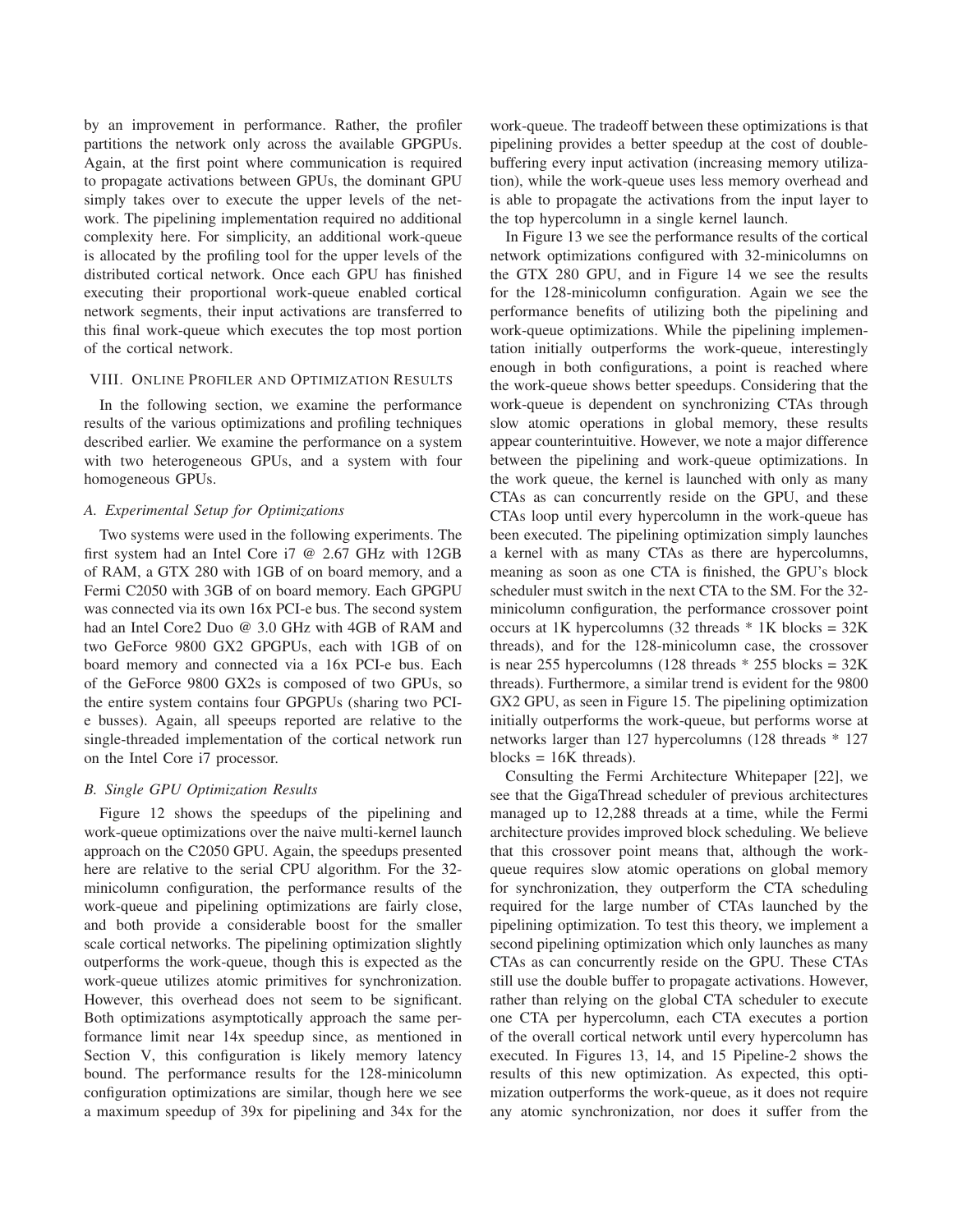

Figure 12. *Speedups achieved on C2050 using pipelining and workqueue optimizations.*



Figure 14. *Speedups achieved on GTX 280 using optimizations for 128-minicolumn cortical networks.*

possible limitations of the GigaThread scheduler [22]. We note that the C2050 GPU results do not show this crossover point between the work-queue and pipelining optimizations, as one may expect due to Nvidia's improvements to the scheduler.

#### *C. Profiled Multi-GPU Results*

In Figure 16 we examine the performance benefit gained by using our cortical network online profiling tool. We compare a naively distributed cortical network (referred to as "Even" in Figure 16) with a network that has been profiled and proportionally allocated across the host CPU, the GTX 280 and C2050 GPUs ("Profiled" in Figure 16). The naively distributed network executes the top hypercolumn on the CPU and splits the lower levels of the network evenly across the GPUs (see Figure 10). For the cortical network configured with 32-minicolumns, we remember that the GTX 280 performs better (refer to Figure 5), so the profiling tool will favor it with a larger portion of the cortical network. We see that the profiled cortical network achieves up to



Figure 13. *Speedups achieved on GTX 280 using optimizations for 32-minicolumn cortical networks.*



Figure 15. *Speedups achieved on 9800 GX2 using optimizations for 128-minicolumn cortical networks*

a 30x speedup here, compared with a 26x speedup of the unoptimized network.

The cortical network 128-minicolumn configuration performs better on the C2050, and here we see that the optimizer tool has allocated a larger portion of the network to it. The profiled network shows a maximum of a 48x speedup compared to an 42x speedup on the unoptimized network. We also see that the profiler is able to execute larger networks than the simple evenly distributed network. Since the C2050 has 3GB of global memory but the GTX 280 has only 1GB, the largest evenly distributed network that can be allocated is 8K hypercolumns. However, the profiler recognizes that there is still available memory on the C2050, and thus can successfully allocate a 16K hypercolumn network across both GPUs. At this point we see the speedup trend has literally levelled off, as now the C2050 is executing 3/4ths of the network.

Combining the cortical network optimizations with profiling resulted in even better speedups. Again, for both network configurations considered, the pipelining optimization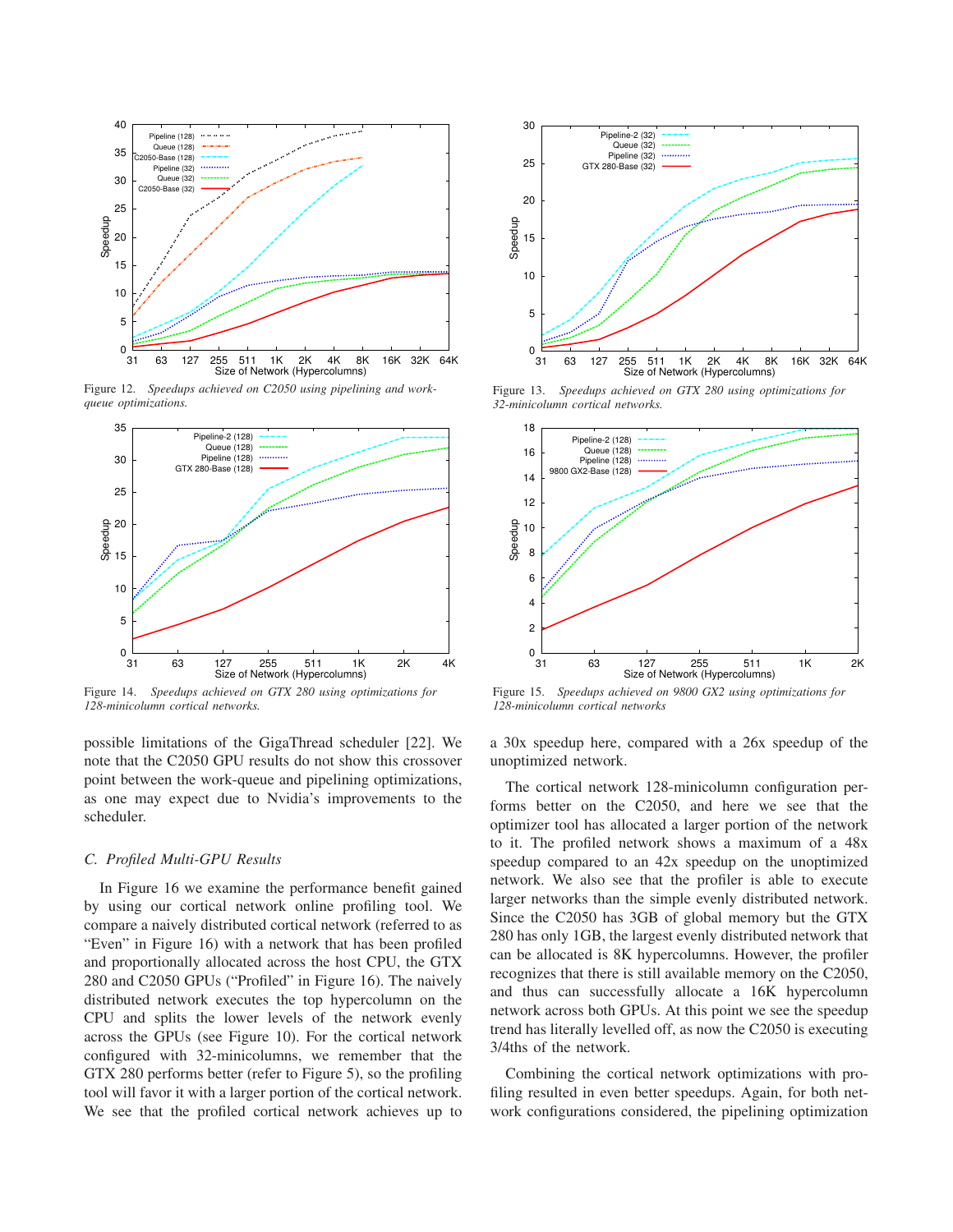

Figure 16. *Speedups achieved using profiling together with execution optimizations on a heterogeneous GPGPU system (C2050 and GTX 280).*

slightly outperforms the work-queue. As a result, we see up to a 36x speedup for the 32-minicolumn configuration, and an impressive 60x speedup for the 128-minicolumn network.

Finally, we examine the performance of our multi-GPU optimizations on a system of homogeneous GPUs. Figure 17 shows the speedups achieved on a system containing two 9800 GX2 GPUs, containing in total four identical GPUs. Again, "Even" provides a baseline of the cortical network being evenly distributed across all four GPUs. Since the GPUs are identical, profiling the system results in the exact same distribution. However, we see that adding the additional optimizations we examined, a maximum speedup of 60x can again be achieved on this four GPU system.

# IX. CONCLUSION

In this paper we described a GPGPU-parallelized extension to an intelligent system based on the neocortex. Using CUDA, a cortical network executing on a single GPGPU achieved a 33x speedup over a single-threaded CPU implementation.

We investigated inefficiencies with this initial implementation and described optimizations to mitigate their affect on performance. By studying the behavior of our initial implementation, its inefficiencies, and the behavior of our optimizations, we learned several key insights about the different underlying architectures of the G80, GT200, and Fermi generation GPUs:

- Synchronization and workload imbalance bottlenecks inherent to the CUDA bulk synchronous processing model can be overcome with algorithmic changes (work queues, pipelining and double-buffering).
- Performance is highly sensitive to cortical network configuration, since the same network can be either memory- or compute-bound on different GPGPU generations, while changes in configuration can invert the relative performance for these generations of GPGPUs.



Figure 17. *Speedups achieved using profiling together with execution optimizations on a homogeneous GPGPU system (two 9800 GX2s, for a total of 4 homogeneous GPUs).*

• Improvements in thread scheduling in the Fermi generation can reduce or even eliminate the need for algorithmic modifications to moderate the number of threads in a kernel launch.

We also extended the GPU implementation of the cortical algorithm to the multi-GPU domain. By creating an online profiling tool, we were able to even further improve performance by proportionally allocating a cortical network across the host CPU and available homogeneous or heterogeneous GPGPUs. These optimization techniques were also applied to the multi-GPU cortical networks, resulting in an overall 60x speedup over the serial CPU implementation of the algorithm.

#### ACKNOWLEDGMENT

We wish to thank our collaborators Olivier Temam and Hugues Berry for many fruitful discussions on cortical models, as well as the paper's anonymous reviewers for their helpful comments. This work was supported in part by National Science Foundation award CCF-0702272, as well as GPU donations from Nvidia.

#### **REFERENCES**

- [1] E. Agullo, C. Augonnet, J. Dongarra, H. Ltaief, R. Namyst, S. Thibault, and S. Tomov. Faster, cheaper, better a hybridization methodology to develop linear algebra software for gpus. *GPU Computing Gems*, 2, 2010.
- [2] Billconan and Kavinguy. A neural network on gpu. *http://www.codeproject.com/KB/graphics/GPUNN.aspx.x*.
- [3] R. E. Brown and P. M. Milner. The legacy of Donald O. Hebb: more than the Hebb synapse. *Nat Rev Neurosci*, 4(12):1013– 1019, Dec 2003.
- [4] S. Che, M. Boyer, J. Meng, D. Tarjan, J. Sheaffer, and K. Skadron. A performance study of general-purpose applications on graphics processors using cuda. *Journal of Parallel and Distributed Computing*, 68(10):1370–1380, October 2008.